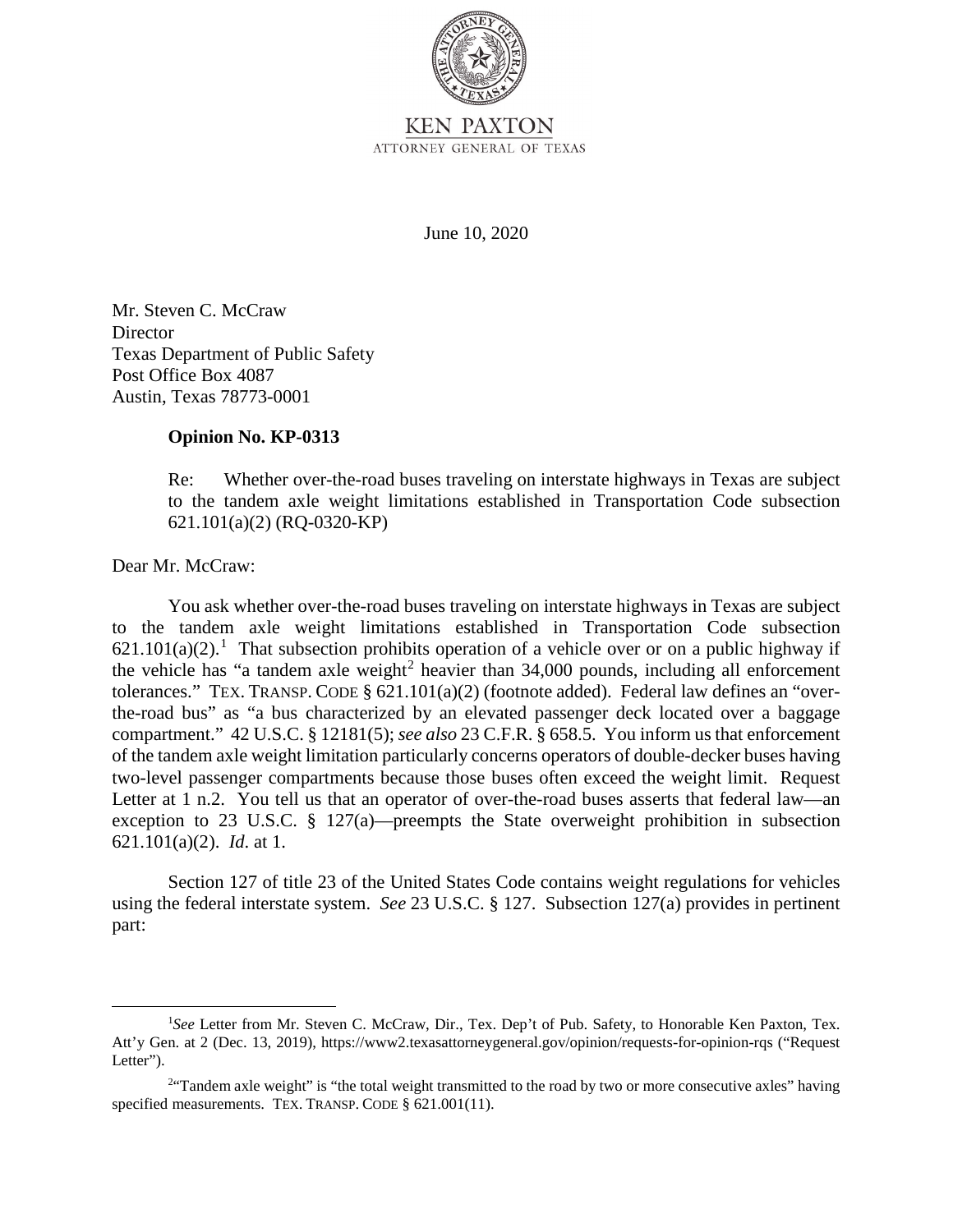(a) In general. –

(1) The Secretary [of Transportation] shall withhold [a portion of a State's share of federal funds under the statute] in any fiscal year in which the State does not permit the use of The Dwight D. Eisenhower System of Interstate and Defense Highways within its boundaries by vehicles . . . with a tandem axle weight of thirty-four thousand pounds, including enforcement tolerances . . . .

(2) However, the maximum gross weight to be allowed by any State for vehicles using The Dwight D. Eisenhower System of Interstate and Defense Highways shall be . . . a tandem axle weight of thirty-four thousand pounds . . . .

*Id.* § 127(a)(1), (2). Thus, subsection 127(a) generally establishes the lowest and highest limitations on tandem axle weight for vehicles that a state may allow to use on interstate highways without impacting funding.

However, a statutory note to subsection 127 states in part:

"(1) Exemption. --The second sentence of section 127 of title 23, United States Code [23 U.S.C. § 127(a)(2)], relating to axle weight limitations for vehicles using the Dwight D. Eisenhower System of Interstate and Defense Highways, shall not apply to--

> (A) any over-the-road bus (as defined in section 301 of the Americans with Disabilities Act of 1990 (42 U.S.C. 12181)).

23 U.S.C. § 127 note (2019) (Over-the-Road Buses and Public Transit Vehicles).<sup>3</sup> Therefore, the issue becomes whether the statutory note's exemption from the federal axle weight limitation preempts the state limitation in Transportation Code subsection  $621.101(a)(2)$ .

 preemption, and (3) conflict preemption." *Simmons v. Sabine River Auth. La.*, 732 F.3d 469, 473 Courts recognize three types of federal preemption: "(1) express preemption, (2) field (5th Cir. 2013); *Am. Cyanamid Co. v. Geye*, 79 S.W.3d 21, 24 (Tex. 2002). Preemption of any type relies on congressional intent, and courts "begin with the language employed by Congress and the assumption that the ordinary meaning of that language accurately expresses the legislative

 1242, 1251 (11th Cir. 2005). The language in the statutory note derives from the Statutes at Large and was originally a temporary exemption applicable to public transit vehicles. *See* Dep't of Transp. & Related Agencies Appropriations Act, 1993, Pub. L. No. 102-388, § 341, 106 Stat. 1520 (amending the Intermodal Surface Transp. Efficiency Act of 1991, Pub. L. No. 102-240, § 1023, 105 Stat. 1914 by adding subsection (h) to section 1023 and providing for a temporary exemption). In 2003 the note was amended to add "over-the-road buses." *See* Consol. Appropriations language. *See* Moving Ahead for Progress in the 21st Century Act, Pub. L. 112-141, § 1522, 126 Stat. 405, (2012). 3 An enactment of Congress published in the Statutes at Large, but appearing in the United States Code only as a statutory note, is nevertheless "the law of the land." *Aldana v. Del Monte Fresh Produce, N.A., Inc.*, 416 F.3d Res., 2003, Pub. L. 108-7, § 347, 117 Stat. 11. The most recent amendment in 2012 deleted the "temporary"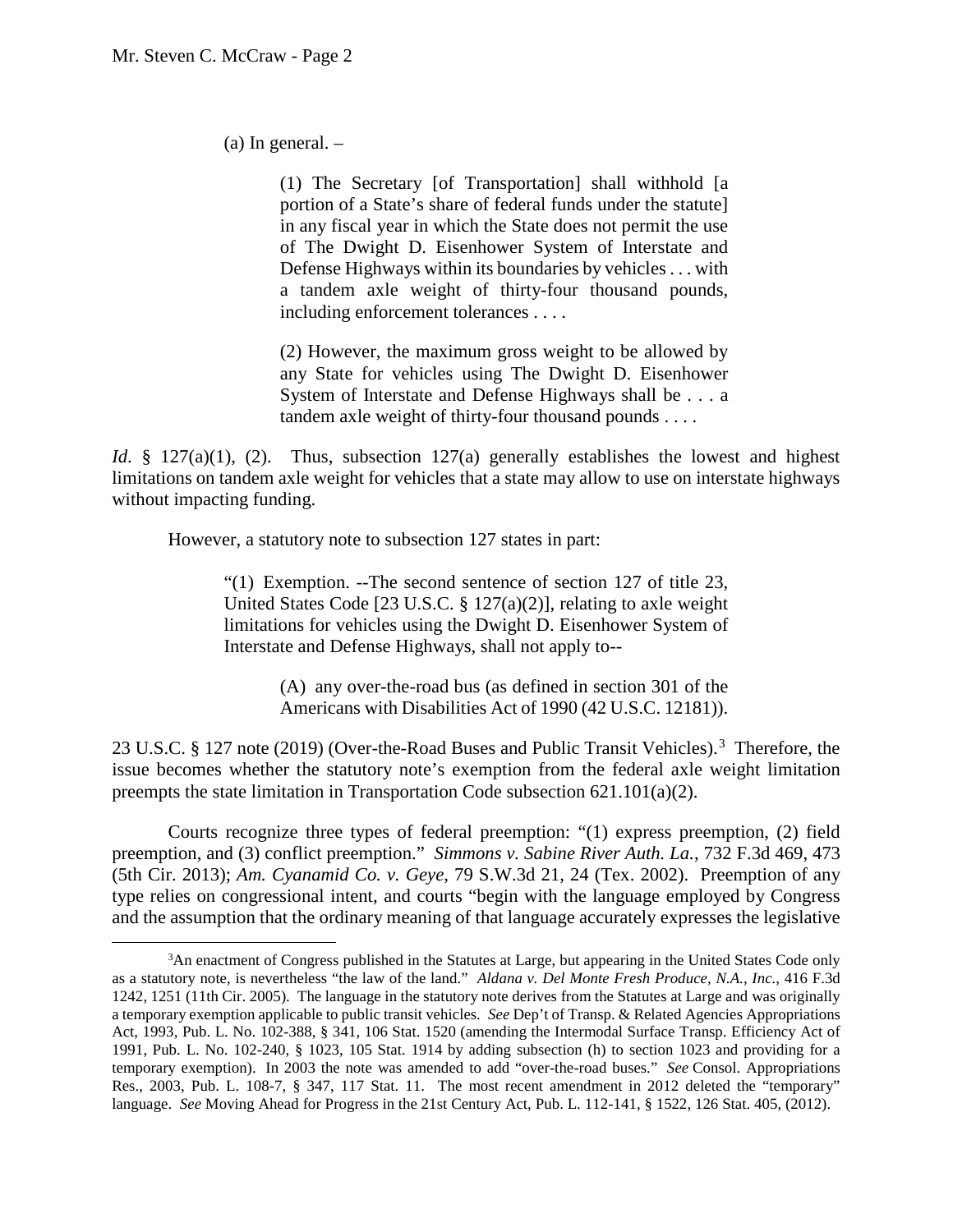purpose." *Morales v. Trans World Airlines, Inc*., 504 U.S. 374, 383 (1992) (quotation marks not "explicitly state [congressional] intent to preempt relevant state laws." *Zadeh*, 820 F.3d at 751. omitted). The first type, express preemption, "requires Congress to explicitly state its intent to preempt relevant state laws." *United States v. Zadeh*, 820 F.3d 746, 751 (5th Cir. 2016). Subsection 127(a)(2) establishes a federal maximum tandem axle weight limit by prohibiting states from allowing vehicles exceeding the federal maximum tandem axle weight to use interstate highways. 23 U.S.C. § 127(a)(2). The statutory note states only that subsection 127(a)(2) does not apply to over-the-road buses. *Id*. note (2019) (Over-the-Road Buses and Public Transit Vehicles). Thus, the statutory note exempts over-the-road buses from the federal maximum tandem axle weight limitation but does not go further and affirmatively create a federal right to use interstate highways for such buses that exceed the maximum. *Id*. Moreover, the statutory note does not restrict or otherwise address state maximum limitations. A federal statute's silence does Accordingly, the statutory note does not expressly preempt state law.

 room for the States to supplement it." *Cipollone v. Liggett Grp., Inc.*, 505 U.S. 504, 516 (1992) premised on and designed around the states' regulation of vehicle weight. *Id*. § 127(a); *Ruiz v.*  full purposes and objectives of Congress." *Zadeh*, 820 F.3d at 751 (quotation marks omitted). The second type of federal preemption, field preemption, occurs when "federal law so thoroughly occupies a legislative field as to make reasonable the inference that Congress left no (quotation marks omitted). Rather than thoroughly occupying the field, subsection 127(a) is *Comm'r of Dept. of Transp.*, 679 F. Supp. 341, 359 (S.D.N.Y. 1988) (stating that under section 127(a) "local regulations are expressly contemplated, and in fact required by the federal statute"), *aff'd*, 858 F.2d 898 (2d Cir. 1988). Thus, implied field preemption does not apply to your question. Finally, conflict preemption may occur "when compliance with both state and federal law is impossible" or "when a state law stands as an obstacle to the accomplishment and execution of the Because of the statutory note exemption, federal law does not regulate the maximum tandem axle weight of over-the-road buses and takes no position on state regulation. Therefore, conflict preemption also has no application. Because the exception stated in 23 U.S.C. subsection 127(a), statutory note, does not preempt state law, over-the-road buses traveling on interstate highways in Texas are subject to the tandem axle weight limitations in Texas Transportation Code section  $621.101(a)(2).<sup>4</sup>$ 

 4 We received briefing asserting that Texas is the only state that enforces maximum weight limits on over- the-road buses. *See* Brief from David H. Coburn, Counsel to Megabus Southwest, LLC at 6–7 (Jan. 15, 2020). For statutory note should be construed to avoid that unconstitutional burden. *Id*. However, the constitutional-avoidance canon of construction "has no application absent ambiguity." *Nielsen v. Preap*, 139 S. Ct. 954, 972 (2019). If subsection 621.101(a)(2) unconstitutionally burdens interstate commerce a court would strike it down on that basis, not rewrite the statutory note to avoid the question. *See United States v. Emerson*, 270 F.3d 203, 213 (5th Cir. 2001) intensive inquiry balancing commercial hardships against health and safety benefits. *Mid-Atl. Bldg. Sys. Council, a*  safety relative to burden). Such a factual analysis is beyond the purview of an attorney general opinion. *See* Tex. that reason, the brief argues, subsection  $621.101(a)(2)$  unconstitutionally burdens interstate commerce and the (stating that the courts' "duty to avoid constitutional questions is not a license to rewrite the statute"). Moreover, determining whether a State's even-handed highway regulation unduly burdens interstate commerce requires a fact-*Div. of Pa. Builders Ass'n, Inc. v. Frankel*, 17 F.3d 50, 52 (2d Cir. 1994); *see generally Kassel v. Consol. Freightways Corp. of Del.*, 450 U.S. 662, 671–78 (1981) (reviewing the evidence supporting the district court's findings about Att'y Gen. Op. No. KP-0198 (2018) at 2 n.5.